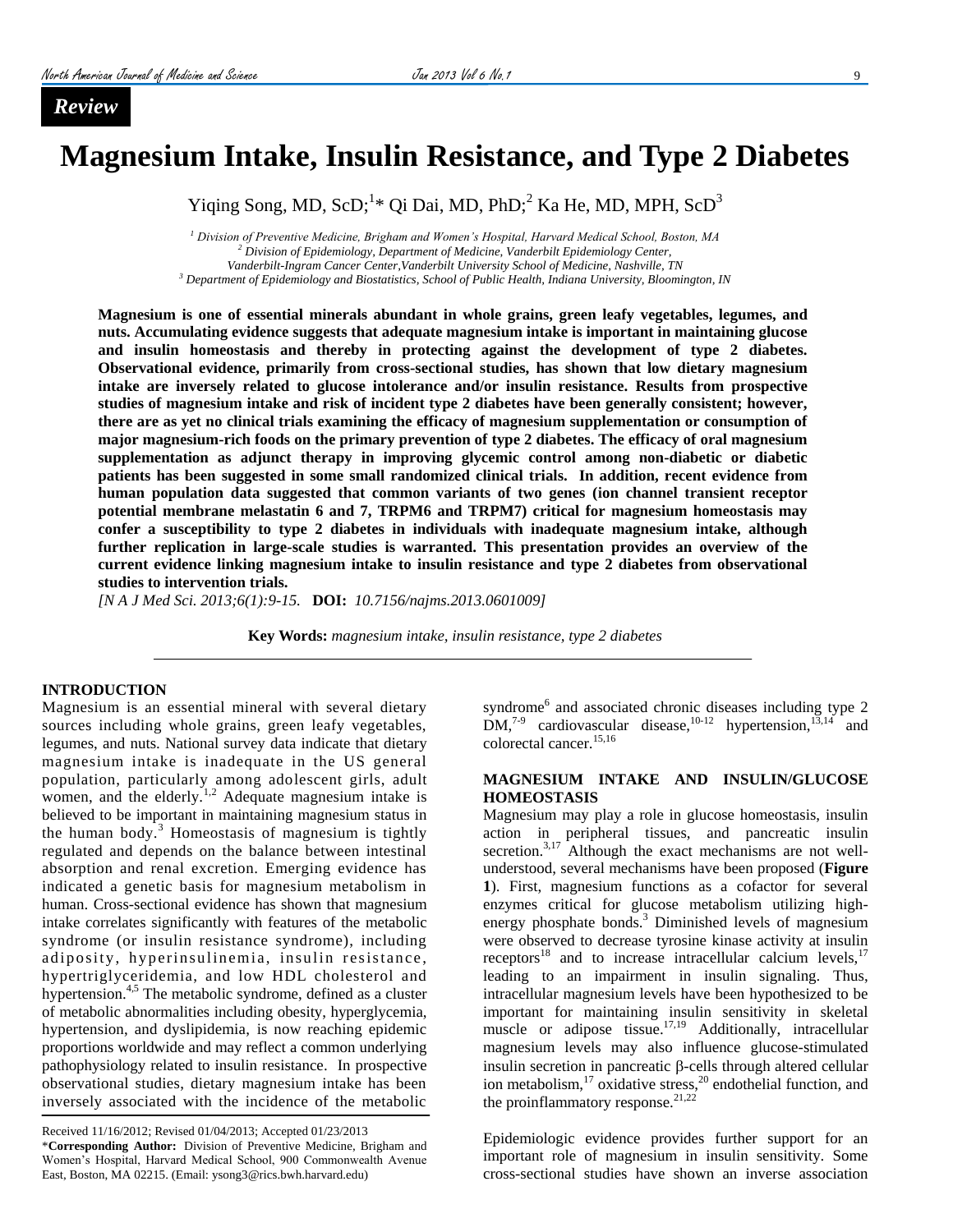between plasma or erythrocyte magnesium levels and fasting insulin levels in both diabetic patients and apparently healthy individuals.[23,](#page-5-18)[24](#page-5-19) Several epidemiologic studies have also found an association between dietary magnesium intake and insulin homeostasis.<sup>[4,](#page-5-3)[9,](#page-5-20)[23,](#page-5-18)[25](#page-5-21)</sup> Several short-term metabolic studies and small randomized trials have also specifically examined the efficacy of magnesium supplementation in improving insulin sensitivity among nondiabetic individuals, although evidence remains inconclusive.<sup>[26,](#page-5-22)[27,](#page-5-23)[28](#page-5-24)</sup> Specifically, two randomized double-blind placebo-controlled trials found that magnesium supplementation improved both insulin secretion and insulin action among nondiabetic participants.<sup>[27,](#page-5-23)[28](#page-5-24)</sup> In one trial of 12 nonobese elderly participants, daily magnesium supplementation (4.5 g magnesium pidolate, equivalent to 15.8 mmol) for 4 weeks significantly improved glucose-induced insulin response and insulin-mediated glucose disposal.[28](#page-5-24) In another randomized double-blind placebo-controlled trial, among 60 apparently healthy participants who had low serum magnesium concentrations, magnesium treatment (2.5 g/day magnesium chloride [12.5 mmol]) for 3 months significantly improved insulin resistance as reflected by fasting glucose  $(5.8 \pm 0.9)$  to 5.0 $\pm$ 0.6 mmol/L), insulin (103.2 $\pm$ 56.4 to 70.2 $\pm$ 29.6 mmol/L), and the homeostasis model analysis for insulin resistance (HOMA-IR) (4.6 $\pm$ 2.8 to 2.6 $\pm$ 1.1, p<0.0001).<sup>[27](#page-5-23)</sup> We recently completed a 4-week randomized controlled crossover trial of Mg citrate supplementation (500 mg elemental Mg daily) among 14 overweight individuals (BMI  $\geq$  25 kg/m<sup>2</sup>) and observed that Mg treatment significantly decreased fasting Cpeptide concentrations (Change: -0.4 ng/mL after Mg vs. +0.05 ng/mL after placebo) and fasting insulin (-2.2 mcU/mL vs. 0.0 mcU/mL). We also observed down regulation of several genes related to metabolic and inflammatory pathways including C1q and tumor necrosis factor related protein 9 (C1qthf9) and pro-platelet basic protein (chemokine (C-X-C) motif) ligand (PPBP). Our results from urine proteomic profiling showed a number of proteins significantly altered expression in response to Mg treatment.[29](#page-5-25) These findings indicate that among overweight or obese individuals Mg supplementation for four weeks may improve insulin and glucose homeostasis and may lead to systemic changes in gene and protein expression that warrant further investigation in larger trials.



**Figure 1.** Potential mechanisms underlying the relation between magnesium intake and type 2 diabetes Magnesium Intake and the Development of Type 2 Diabetes.

Accumulating evidence based on animal models and from epidemiological studies supports a potentially important role of magnesium in the development of type 2 diabetes. Magnesium supplementation has been observed to prevent fructose-induced insulin resistance $30$  and to delay the onset of spontaneous type 2 diabetes in rat models.<sup>[31](#page-5-27)</sup>

In earlier clinical studies, hypomagnesemia was shown to be frequent among patients with diabetes, especially those with poor metabolic control.[17](#page-5-12) Several cross-sectional studies have documented an inverse association between plasma or

erythrocyte magnesium levels and fasting insulin levels in both diabetic patients and apparently healthy individuals.[4,](#page-5-3)[9,](#page-5-20)[23,](#page-5-18)[24](#page-5-19) Other cross-sectional studies have also shown an inverse association between serum or plasma concentrations of magnesium and prevalence of type 2 diabetes, suggesting a potential role of magnesium status in the pathogenesis of type 2 diabetes.<sup>[19,](#page-5-14)[23,](#page-5-18)[32](#page-5-28)</sup> However, the evidence from cross-sectional studies cannot imply any causal relation between hypomagnesemia and type 2 diabetes.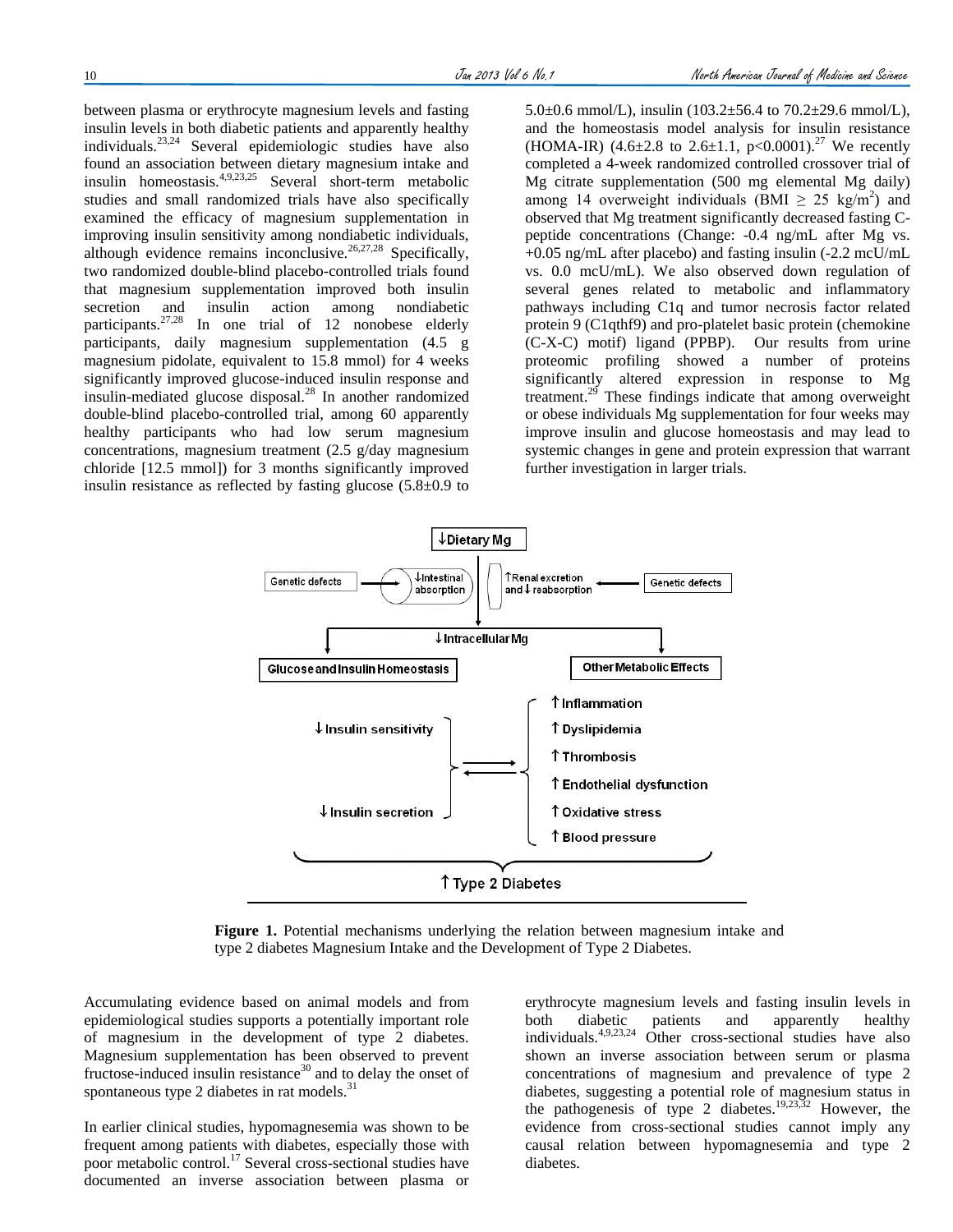| <b>Study</b>                                         |      | Population<br>(cases/total) |                    | Follow-<br>up, years |                                                  | Multivariate RR (95% confidence interval)<br>(highest vs. lowest) and p for trend <sup>a</sup> |  |
|------------------------------------------------------|------|-----------------------------|--------------------|----------------------|--------------------------------------------------|------------------------------------------------------------------------------------------------|--|
| Nurses' Health Study <sup>7,46</sup>                 |      | 4085/85060                  |                    | 18                   |                                                  | $0.66$ (0.60-0.73), p<0.001                                                                    |  |
| Health Professionals Follow-up<br>Study <sup>8</sup> |      | 1333/42872                  |                    | 12                   | $0.67$ (0.56-0.80, p<0.001                       |                                                                                                |  |
| in<br>Atherosclerosis<br><b>Risk</b>                 |      | 1106/11896                  |                    | 6                    | 0.95 (0.52-1.74) for Blacks, $p=0.47$            |                                                                                                |  |
| 32<br><b>Communities Study</b>                       |      |                             |                    |                      | $0.80$ (0.56-1.14) for Whites, p=0.49            |                                                                                                |  |
| Iowa Women's Health Study <sup>47</sup>              |      | 1141/35988                  |                    | 6                    |                                                  | $0.67$ (0.55-0.82) P=0.0003                                                                    |  |
| Women's Health Study <sup>9</sup>                    |      | 918/39345                   |                    | 6                    | BMI>=25: 0.77 (0.61-0.98) p=0.02                 |                                                                                                |  |
|                                                      |      |                             |                    |                      | BMI<25: 1.77 (0.95-3.32) p=0.29                  |                                                                                                |  |
| Melbourne Collaborative Cohort                       |      | 365/31641                   |                    | $\overline{4}$       | $0.62$ $(0.43-0.90)$ per 500 mg/day<br>magnesium |                                                                                                |  |
| Study <sup>50</sup>                                  |      |                             |                    |                      | increase                                         |                                                                                                |  |
| Black Women's Health Study <sup>49</sup>             |      | 1964/41186                  |                    | 8                    | $0.69$ (0.59-0.81), P trend < 0.0001             |                                                                                                |  |
| European<br>Prospective<br>The                       |      | 844/25067                   |                    | $\overline{7}$       | $0.99(0.78-1.26)$ , P, NA                        |                                                                                                |  |
| Investigation Into Cancer and                        |      |                             |                    |                      |                                                  |                                                                                                |  |
| Nutrition<br>(EPIC)-Potsdam                          |      |                             |                    |                      |                                                  |                                                                                                |  |
| study <sup>48</sup>                                  |      |                             |                    |                      |                                                  |                                                                                                |  |
|                                                      |      |                             |                    |                      |                                                  |                                                                                                |  |
| Meta-analysis                                        | Year | <b>Studies</b>              | No. of cases/total |                      |                                                  | Summary RR (95% CI)                                                                            |  |
| Larsson SC, Wolk A.                                  | 2007 | 7                           | 10,912/286,668     |                      |                                                  | 0.85 (95% CI, 0.79–0.92) per 100 mg/day                                                        |  |
| 51                                                   |      |                             |                    |                      |                                                  | increase).                                                                                     |  |
| Schulze MB, et al. <sup>48</sup>                     | 2007 | 8                           |                    | 8,459/228,997        |                                                  | $0.77(0.72-0.84)$                                                                              |  |
| Dong JY, et al.<br>2011                              |      | 13<br>24,516/536,318        |                    | $0.78(0.73 - 0.84)$  |                                                  |                                                                                                |  |

**Table 1.** Prospective data on the relationship between dietary magnesium intake and incident type 2 diabetes.

RR: relative risk; NA: not available; No.: number.

a: Multivariate-adjusted RR represented those comparing the highest category with the lowest category of magnesium intake; p for trend indicated the linear trend across quartiles or quintiles of magnesium intake.

A large body of data from clinical case studies and crosssectional studies provided further evidence for the correlation between blood magnesium levels and type 2 diabetes.<sup>[23,](#page-5-18)[33-40](#page-5-32)</sup> Hypomagnesemia is common among patients with diabetes, especially those with poor metabolic control.<sup>[35,](#page-5-33)[39,](#page-5-34)[41](#page-5-35)</sup> Polyuria caused by hyperglycemia, coupled with hyperinsulinemia, tended to increase renal excretion of magnesium or decrease renal re-absorption of magnesium, thereby resulting in hypomagnesemia in type 2 diabetes.<sup>[42,](#page-5-36)[43](#page-5-37)</sup> Inadequate intake of dietary magnesium in diabetic patients may also cause hypomagnesemia.[44](#page-5-38) However, these results are inconclusive in testing the hypothesis regarding the role of magnesium due to confounding by other aspects of diet, physical activity, smoking, obesity, socioeconomic status, and drug therapies such as hypoglycemic medication, diuretics, and insulin. Thus, whether low plasma magnesium is a cause or consequence of suboptimal glycemic control remains inconclusive.

Results from prospective studies of magnesium intake and risk of type 2 diabetes have been generally consistent and parallel the findings from metabolic studies showing the role of adequate magnesium intake in maintaining insulin sensitivity in both healthy and diabetic participants.<sup>[19,](#page-5-14)[45](#page-5-39)</sup> **Table 1** summarizes prospective evidence for the association between dietary magnesium intake and risk of developing

type 2 diabetes as well as previous meta-analyses of prospective cohort studies. Previous reports from the Nurses' Health Study,<sup>[7,](#page-5-6)[46](#page-5-29)</sup> the Iowa Women's Health Study,<sup>[47](#page-5-31)</sup> the Health Professionals Follow-up Stud[y,](#page-5-30)<sup>8</sup> the European Prospective Investigation Into Cancer and Nutrition(EPIC)- Postdam Study,<sup>[48](#page-6-2)</sup> the Black Women's Health Study,<sup>[49](#page-6-1)</sup> and the Melbourne Collaborative Cohort Study<sup>[50](#page-6-0)</sup> all indicated an inverse association between magnesium intake and risk of incident type 2 diabetes, although such an association was not found in the ARIC study with relatively small number of incident cases.[32](#page-5-28) An earlier meta-analysis of 7 prospective studies involving 271,869 participants and 9,792 cases showed a reduced diabetes risk with higher magnesium intake (RR for extreme categories, 0.77 [95% CI, 0.72- 0.84]).<sup>[48](#page-6-2)</sup> Another independent meta-analysis of 8 prospective cohort studies included 286 668 participants and 10 912 cases and found an inverse relation between magnesium intake and risk of type 2 diabetes; the overall relative risk for a 100 mg/day increase in magnesium intake was 0.85 (95% CI, 0.79–0.92). Results were similar for intake of dietary magnesium (RR, 0.86; 95% CI, 0.77–0.95) and total magnesium (RR, 0.83; 95% CI, 0.77–0.89).<sup>[51](#page-6-3)</sup> Recently, an updated meta-analysis of 13 prospective cohort studies involving 536,318 participants and 24,516 cases confirmed a significant inverse association between magnesium intake and risk of type 2 diabetes (relative risk [RR] 0.78 [95% CI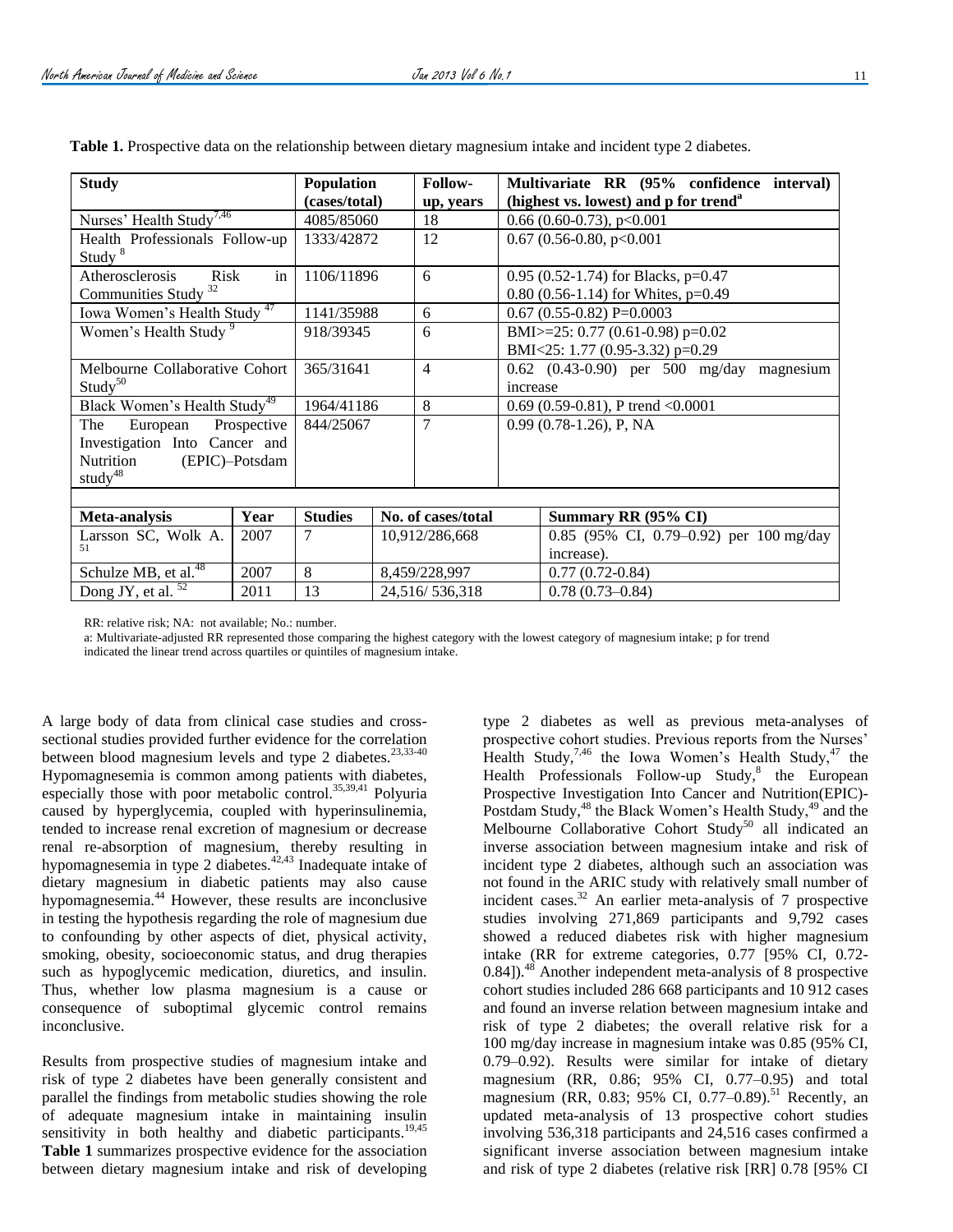$(0.73-0.84)$ .<sup>[52](#page-6-4)</sup> This meta-analysis also showed that magnesium intake is significantly inversely associated with risk of type 2 diabetes in a dose-response manner. The summary RR of type 2 diabetes for every 100 mg/day increment in magnesium intake was 0.86 (95% CI 0.82–  $0.89$ .<sup>[52](#page-6-4)</sup> Thus, the evidence from prospective cohort studies is strongly supportive of the role of magnesium intake in the development of type 2 diabetes.

There are as yet no clinical trials examining the efficacy of magnesium supplementation or consumption of major magnesium-rich foods on the primary prevention of type 2 diabetes. In the 1980s, several nonrandomized and uncontrolled trials for secondary prevention in diabetic patients showed that oral magnesium supplementation may improve glucose tolerance and reduce insulin requirement among patients with type 2 diabetes. $53-56$  Nine randomized controlled trials of oral magnesium supplementation have assessed diabetes-related phenotypes (e.g., glycemic control, or insulin sensitivity) among patients with type 2 diabetes.<sup>[45,](#page-5-39)[53,](#page-6-5)[57-63](#page-6-6)</sup> A total of 370 patients with type 2 diabetes were enrolled in these 9 trials evaluating oral magnesium supplementation (median dose: 15 mmol/day [360 mg/day]) from 4 to 16 weeks (median:12 weeks) to improve diabetes control. Of them, four randomized double-blind trials showed beneficial effects by oral magnesium supplementation on glycemic control among patients with type  $2$  diabetes.<sup>[45,](#page-5-39)[60,](#page-6-7)[61,](#page-6-8)[63](#page-6-9)</sup> By contrast, five randomized double-blind placebo-controlled trials showed no beneficial effects of oral magnesium supplementation on glycemic control among patients with type 2 diabetes.<sup>[53,](#page-6-5)[57-59,](#page-6-6)[62](#page-6-10)</sup> Because almost all trials included small numbers of participants and were of relatively short duration, these randomized controlled trials have been underpowered to reliably assess the efficacy of oral magnesium supplementation. In addition, differences in study population, duration of diabetes, glycemic treatment, and intervention periods, coupled with different magnesium doses and formulations used, have led to difficulties in interpreting the potential benefits of oral magnesium supplementation for patients with type 2 diabetes. Oral magnesium supplementation as adjunct therapy may be effective in improving glycemic control among type 2 diabetes patients. Side effects were relatively infrequent among diabetic patients in the magnesium treatment group. No severe adverse effects, including cardiovascular events or deaths, were reported. The most common side effects were gastrointestinal symptoms including diarrhea and abdominal pain.[45,](#page-5-39)[53,](#page-6-5)[57-63](#page-6-6) However, the long-term benefits and safety of magnesium treatment on glycemic control remain to be determined in future large-scale, well-designed randomized controlled trials with long follow-up periods.

### **POTENTIAL MODIFYING EFFECTS OF GENETIC VARIANTS ON THE ASSOCIATION OF MAGNESIUM INTAKE WITH TYPE 2 DIABETES**

To enhance our understanding of the epidemiology of magnesium-type 2 diabetes relation, it has become increasingly important to consider molecular and genetic variations in the homeostatic regulation of magnesium metabolism and their roles in the etiology of type 2 diabetes.

Magnesium homeostasis in the human body is tightly regulated and may involve the as-yet unidentified mechanism underlying the balance between intestinal absorption and renal excretion. Growing evidence suggests that many genes are involved in magnesium uptake, distribution, and metabolism in the human body. Of them, ion channel transient receptor potential membrane melastatin 6 and 7 (TRPM6 and TRPM7) play a central role in magnesium homeostasis, which is critical for maintaining glucose and insulin metabolism. TRPM6 is a magnesium-permeable channel protein primarily expressed in intestinal epithelia and kidney tubules that may play an important role in intestinal and renal magnesium handling.<sup>[64,](#page-6-11)[65](#page-6-12)</sup> Several loss-of-function mutations in TRPM6 have been identified among patients with autosomal-recessive familial hypomagnesemia with  $secondary$  hypocalcemia.<sup>[64-66](#page-6-11)</sup> TRPM7 is ubiquitously expressed in various tissues or cell lines [67,](#page-6-13)[68](#page-6-14) and may be part of a magnesium sensing and/or uptake mechanism underlying cellular magnesium homeostasis.<sup>[67,](#page-6-13)[68](#page-6-14)</sup> Furthermore, a magnesium-deficient diet was shown to upregulate TRPM6  $mRNA$  expression in mice.<sup>[69](#page-6-15)</sup> Low serum magnesium levels caused by TRPM6 mutations among HSH patients can be ameliorated by oral supplementation of high doses of magnesium, indicating a potential gene-diet interaction on magnesium homeostasis.<sup>[70](#page-6-16)</sup> However, it is unclear whether common genetic variation in TRPM6 and TRPM7 contributes to risk of type 2 diabetes. We conducted a nested case-control study of 359 incident diabetes cases and 359 matched controls in the Women's Health Study.<sup>[71](#page-6-17)</sup> On the basis of the publicly accessible dataset, we focused on common SNPs including intronic SNPs, synonymous SNPs, and nonsynonymous SNPs to characterize genetic variation spanning the TRPM6 gene, including at least 30 kb upstream and downstream of the coding regions. We analyzed 20 haplotype-tagging single nucleotide polymorphisms (SNPs) in TRPM6 and 5 common SNPs in TRPM7 for their association with diabetes risk. Overall, there was no robust and significant association between any single SNP and diabetes risk. Our haplotype analyses suggested a significant risk of type 2 diabetes among carriers of both the rare alleles from two nonsynomous SNPs in TRPM6 (Val1393Ile in exon 29 [rs3750425] and Lys1584Glu in exon 30 [rs2274924]) when their magnesium intake was lower than  $250$  mg per day.<sup>[71](#page-6-17)</sup> Compared with non-carriers, women who were homozygous carriers of the haplotype 1393Ile-1584Glu had an increased risk of type 2 diabetes (OR, 4.92, 95% CI, 1.05-23.0) only when they had low magnesium intake (<250 mg/day). Our results provide suggestive evidence that two common non-synonymous TRPM6 coding region variants, Ile1393Val and Lys1584Glu polymorphisms, might confer susceptibility to type 2 diabetes in women with low magnesium intake. $1\text{}$  However, we cannot rule out the possibility that they may lead to changes in protein conformation and thus reduce TRPM6 channel activity. If our finding is replicated in future studies, it will suggest that common genetic variation in the TRPM6 locus known to harbor severe mutations causing monogenic magnesium deficiency confers a modest susceptibility to the risk of type 2 diabetes in a small subgroup of the general population. Given a limited number of SNPs (n=5) across TRPM7 (128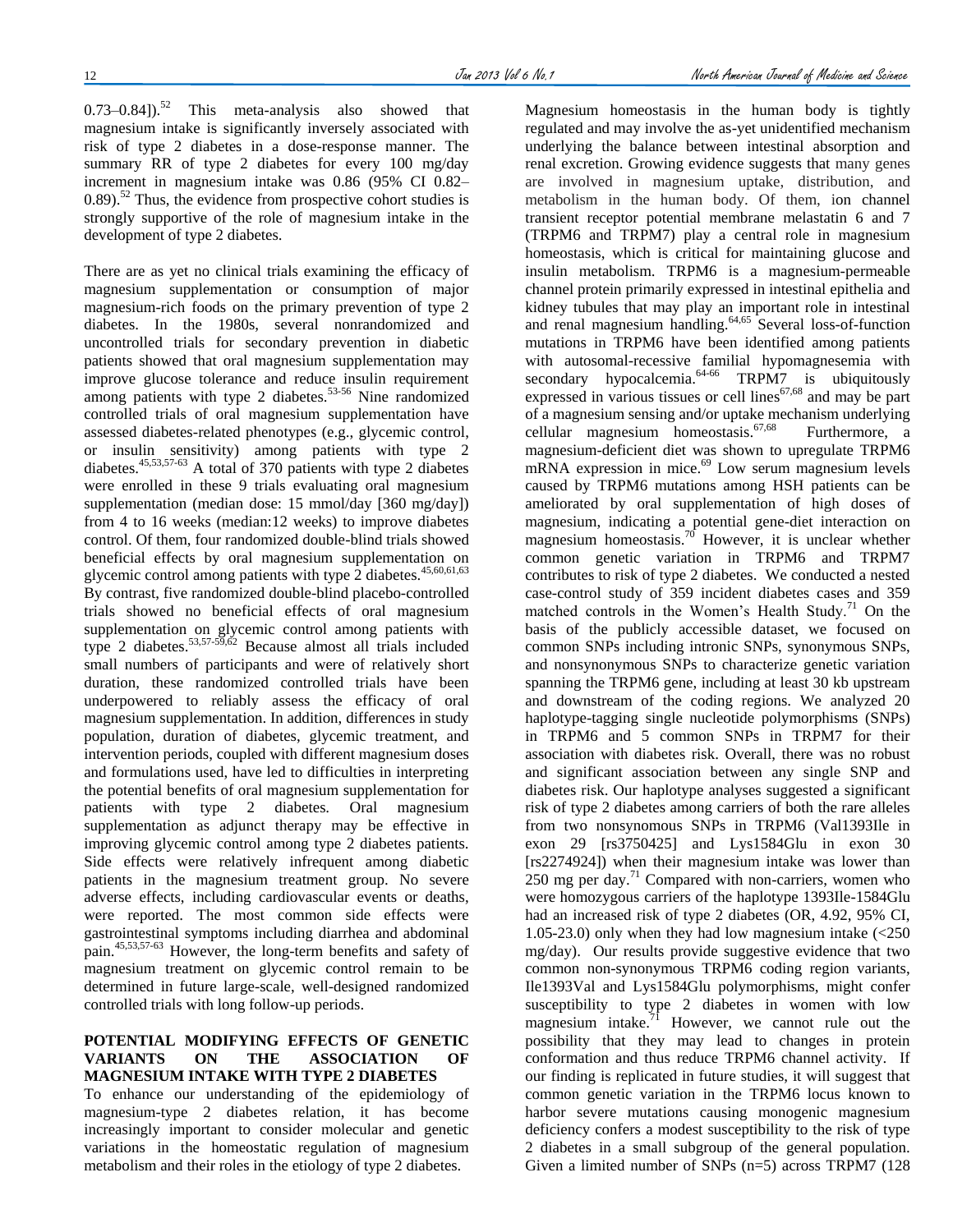kb), $^{71}$  $^{71}$  $^{71}$  it is likely that TRPM7, as a house keeping gene regulating cellular magnesium metabolism, may truly have limited genetic variability. Biologically, TRPM7 is ubiquitously expressed and its constitutive activation is required for cellular survival.

Several other candidate genes involved in magnesium bioavailability in the human body may also affects the risk of type 2 diabetes, but the relative importance of each gene involved in magnesium metabolism pathways has not yet been clarified. Future studies in this area will have to address both the genetic and magnesium status (dietary or biochemical marker of magnesium) to unravel the relative importance of common genetic variation in each candidate gene for diabetes risk.

## **POTENTIAL MODIFYING EFFECTS OF CALCIUM TO MAGNESIUM INTAKE RATIO ON THE ASSOCIATION OF MAGNESIUM INTAKE WITH TYPE 2 DIABETES**

Calcium and magnesium have similar chemical properties and share the same homeostatic regulating system including gut absorption and kidney reabsorption to maintain a normal balance of calcium (Ca) and magnesium  $(Mg)$ .<sup>[72-74](#page-6-18)</sup> Furthermore, the changes in blood or colon lumen concentrations for  $Ca^{2+}$  and  $Mg^{2+}$  are monitored by the same receptor, the calcium-sensing receptor  $(CaSR)$ .<sup>[72-74](#page-6-18)</sup> Once the calcium or magnesium concentration is high, CaSR could respond to it even if the concentration of magnesium or calcium, respectively, is low, resulting in the simultaneous depression of the (re)absorption process for both calcium and magnesium.[73-76](#page-6-19) Thus, in clinics, hypomagnesemia is commonly linked to secondary hypocalciuria<sup>[66](#page-6-20)</sup>. Previous studies also showed that changes in the dietary calcium /magnesium balance affected systemic inflammation responses in animal models.[77,](#page-6-21)[78](#page-6-22) In addition to inflammation,  $Mg^{2+}$  and  $Ca^{2+}$  may potentially antagonize each other in many other physiologic activities, $72,75,76$  $72,75,76$  $72,75,76$  such as oxidative stress and insulin resistance, DNA repair, cell differentiation and proliferation, apoptosis, and angiogenesis,  $72,75,76$  $72,75,76$  $72,75,76$  which may also be involved in development of cancer, type 2 diabetes, cardiovascular diseases and many other diseases.

In 2007, we reported that total magnesium intake from both dietary and supplemental source was associated with a significantly reduced risk of colorectal adenoma.<sup>[74](#page-6-25)</sup> The inverse associations with both total intakes of calcium or magnesium may primarily appear among those with calcium/magnesium intake ratio was below 2.78.<sup>[74](#page-6-25)</sup> In a recent paper based on the analysis of a large clinical trial, calcium treatment reduced risk of colorectal adenoma recurrence only among those with baseline dietary calcium/magnesium ratio less than or equal to  $2.63$ .<sup>[73,](#page-6-19)[74](#page-6-25)</sup> Moreover, the effect of calcium treatment did not significantly differ by baseline intake of calcium or magnesium alone.<sup>73,79</sup> We also found high serum calcium/magnesium ratio was statistically associated with an increased risk of high-grade prostate cancer even after adjusting for both serum calcium and magnesium,  $80$ 

indicating that the balance between calcium and magnesium may affect risk or pathogenesis of diseases other than colorectal cancer or adenoma. Future studies are necessary to examine whether the association between intake of magnesium and risk of type 2 diabetes may be modified by calcium to magnesium intake ratio.

## **IMPLICATIONS AND FUTURE RESEARCH**

Magnesium is one of the most promising nutritional factor for prevention of type 2 diabetes. Despite a century of research on potential health effects of magnesium, there has been a longstanding debate over the inconsistent results of dietary or supplemental magnesium against diabetes from observational studies. Of note, errors in the dietary assessment, including potential dietary change over the course of follow-up and residual confounding by poorly measured or unmeasured variables and highly correlated nutrients, may have substantially limited the ability of large cohort studies to elucidate the causal effect of any single nutrient on disease risk. More accurate, reliable, and affordable means to assess individual magnesium status in large population studies would provide more informative answers regarding magnesium intake and the risk of metabolic-related disorders. While much uncertainty exists regarding the validity of epidemiologic studies, obviously, the best approach to confirm a cause-effect relation is to perform a double-blinded and placebo-controlled randomized trial. Nevertheless, conducting such a trial would be difficult for primary prevention of chronic diseases such as type 2 diabetes and CVD because of cost, logistical, and compliance issues. The evidence for the benefits of magnesium supplementation in the secondary prevention of chronic disease remains a matter of debate. It is obvious that future large well-conducted secondary prevention trials are warranted to unravel the efficacy and safety of magnesium supplements. In addition, emerging evidence has suggested that several genetic factors play central roles in magnesium metabolism in the human body. It has become increasingly important to consider molecular and genetic variations in the homeostatic regulation of magnesium metabolism and their roles in the etiology of type 2 diabetes. Of note, the application of microarray technology in randomizedcontrolled setting will not only enable us to analyze the expression levels of thousands of genes simultaneously, but also afford us the opportunity to gain important insight into the molecular mechanism for complex biological systems of inflammation, insulin resistance, and metabolic abnormalities in response to magnesium supplementation.

In summary, available evidence for the beneficial effect of magnesium intake on risk of type 2 DM is relatively consistent and parallels the findings from metabolic studies showing the role of adequate magnesium status in improving insulin sensitivity. Until more definitive data are available, the collective evidence regarding the potential benefits of magnesium intake is consistent with prevailing dietary recommendations for primary prevention of type 2 diabetes by consuming foods rich in magnesium such as vegetables, whole grains, legumes, and nuts.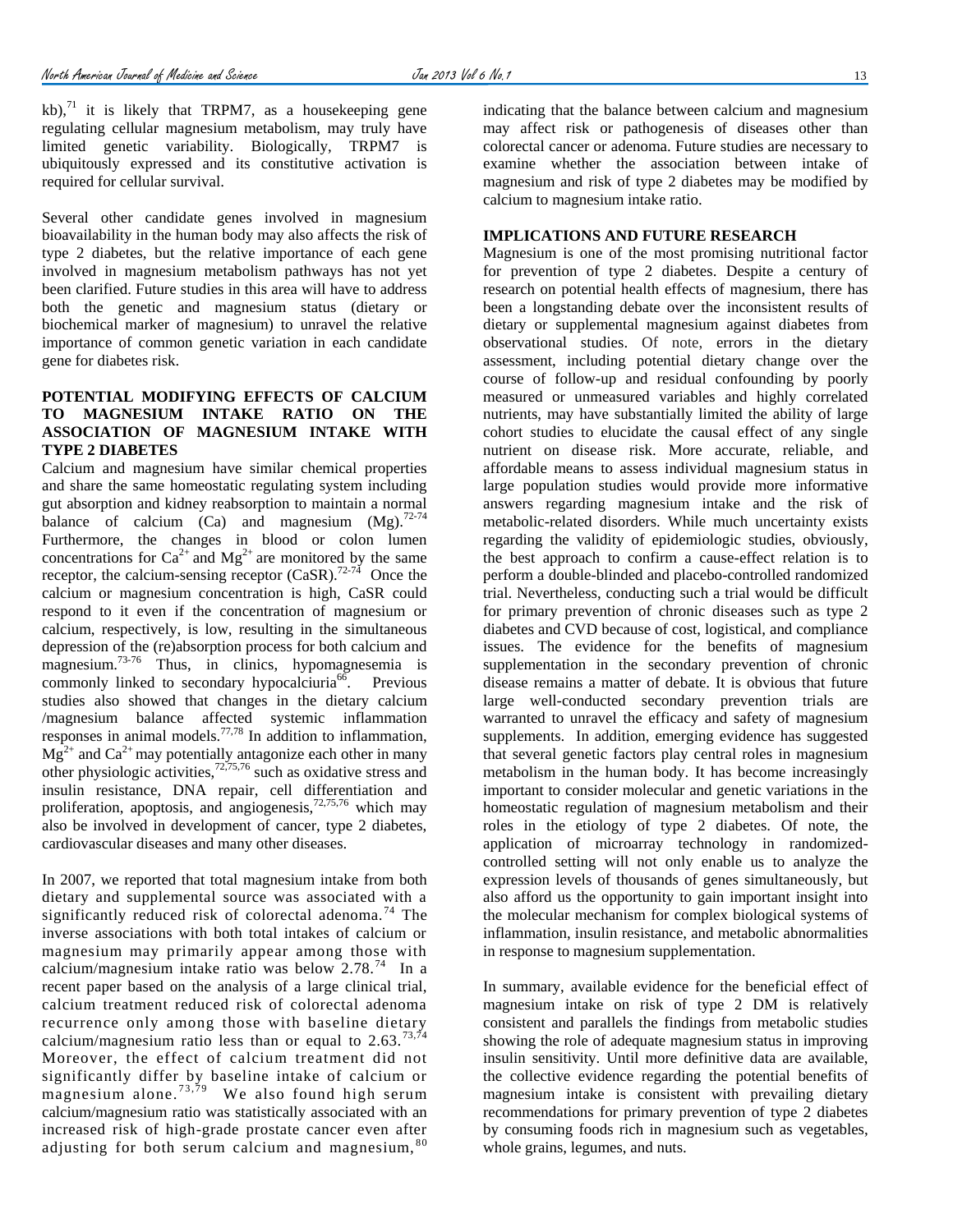#### **CONFLICT OF INTEREST** None.

#### **REFERENCES**

- <span id="page-5-0"></span>1. Ford ES, Mokdad AH. Dietary magnesium intake in a national sample of US adults. J Nutr. 2003;133(9):2879-2882.
- <span id="page-5-1"></span>2. Vaquero MP. Magnesium and trace elements in the elderly: intake, status and recommendations. J Nutr Health Aging. 2002;6(2):147-153.
- <span id="page-5-2"></span>3. Saris NE, Mervaala E, Karppanen H, Khawaja JA, Lewenstam A. Magnesium. An update on physiological, clinical and analytical aspects. Clin Chim Acta. 2000;294(1-2):1-26.
- <span id="page-5-3"></span>4. Fung TT, Manson JE, Solomon CG, Liu S, Willett WC, Hu FB. The association between magnesium intake and fasting insulin concentration in healthy middle-aged women. J Am Coll Nutr. 2003;22(6):533-538.
- <span id="page-5-4"></span>5. Song Y, Ridker PM, Manson JE, Cook NR, Buring JE, Liu S. Magnesium Intake, C-Reactive Protein, and the Prevalence of Metabolic Syndrome in Middle-Aged and Older U.S. Women. Diabetes Care. 2005;28(6):1438-1444.
- <span id="page-5-5"></span>6. He K, Liu K, Daviglus ML, et al. Magnesium intake and incidence of metabolic syndrome among young adults. Circulation. 2006;113(13):1675-1682.
- <span id="page-5-6"></span>7. Colditz GA, Manson JE, Stampfer MJ, Rosner B, Willett WC, Speizer FE. Diet and risk of clinical diabetes in women. Am J Clin Nutr. 1992;55(5):1018-1023.
- <span id="page-5-30"></span>8. Salmeron J, Ascherio A, Rimm EB, et al. Dietary fiber, glycemic load, and risk of NIDDM in men. Diabetes Care. 1997;20(4):545-550.
- <span id="page-5-20"></span>9. Song Y, Manson JE, Buring JE, Liu S. Dietary magnesium intake in relation to plasma insulin levels and risk of type 2 diabetes in women. Diabetes Care. 2004;27(1):59-65.
- <span id="page-5-7"></span>10. Abbott RD, Ando F, Masaki KH, et al. Dietary magnesium intake and the future risk of coronary heart disease (the Honolulu Heart Program). Am J Cardiol. 2003;92(6):665-669.
- 11. Al-Delaimy WK, Rimm EB, Willett WC, Stampfer MJ, Hu FB. Magnesium intake and risk of coronary heart disease among men. J Am Coll Nutr. 2004;23(1):63-70.
- 12. Song Y, Manson JE, Cook NR, Albert CM, Buring JE, Liu S. Dietary magnesium intake and risk of cardiovascular disease among women. Am J Cardiol. 2005;96(8):1135-1141.
- <span id="page-5-8"></span>13. Ascherio A, Rimm EB, Giovannucci EL, et al. A prospective study of nutritional factors and hypertension among US men. Circulation. 1992;86(5):1475-1484.
- <span id="page-5-9"></span>14. Song Y, Sesso HD, Manson JE, Cook NR, Buring JE, Liu S. Dietary magnesium intake and risk of incident hypertension among middleaged and older US women in a 10-year follow-up study. Am J Cardiol. 2006;98(12):1616-1621.
- <span id="page-5-10"></span>15. Folsom AR, Hong CP. Magnesium intake and reduced risk of colon cancer in a prospective study of women. Am J Epidemiol. 2006;163(3):232-235.
- <span id="page-5-11"></span>16. Larsson SC, Bergkvist L, Wolk A. Magnesium intake in relation to risk of colorectal cancer in women. JAMA. 2005;293(1):86-89.
- <span id="page-5-12"></span>17. Barbagallo M, Dominguez LJ, Galioto A, et al. Role of magnesium in insulin action, diabetes and cardio-metabolic syndrome X. Molecular Aspects of Medicine. 2003;24(1-3):39-52.
- <span id="page-5-13"></span>18. Suarez A, Pulido N, Casla A, Casanova B, Arrieta FJ, Rovira A. Impaired tyrosine-kinase activity of muscle insulin receptors from hypomagnesaemic rats. Diabetologia. 1995;38(11):1262-1270.
- <span id="page-5-14"></span>19. Paolisso G, Barbagallo M. Hypertension, diabetes mellitus, and insulin resistance: the role of intracellular magnesium. AM J Hypertens. 1997;10:346-355.
- <span id="page-5-15"></span>20. Giugliano D, Paolisso G, Ceriello A. Oxidative stress and diabetic vascular complications. Diabetes Care. 1996;19:257-267.
- <span id="page-5-16"></span>21. Weglicki WB, Phillips TM, Freedman AM, Cassidy MM, Dickens BF. Magnesium-deficiency elevates circulating levels of inflammatory cytokines and endothelin. Mol Cell Biochem. 1992;110(2):169-173.
- <span id="page-5-17"></span>22. Kurantsin-Mills J, Cassidy MM, Stafford RE, Weglicki WB. Marked alterations in circulating inflammatory cells during cardiomyopathy development in a magnesium-deficient rat model. Br J Nutr. 1997;78(5):845-855.
- <span id="page-5-18"></span>23. Ma J, Folsom AR, Melnick SL, et al. Associations of serum and dietary magnesium with cardiovascular disease, hypertension, diabetes, insulin, and carotid arterial wall thickness: the ARIC study. Atherosclerosis Risk in Communities Study. J Clin Epidemiol. 1995;48(7):927-940.
- <span id="page-5-19"></span>24. Rosolova H, Mayer O, Reaven GM. Insulin-mediated glucose disposal is decreased in normal subjects with relatively low plasma magnesium concentrations. Metabolism. 2000;49(3):418-420.
- <span id="page-5-21"></span>25. Manolio TA, Savage PJ, Burke GL, et al. Correlates of fasting insulin levels in young adults: the CARDIA study. J Clin Epidemiol. 1991;44(6):571-578.
- <span id="page-5-22"></span>26. Nadler JL, Buchanan T, Natarajan R, Antomipillai I, Bergman R, Rude R. Magnesium deficiency produces insulin resistance and increased thromboxan synthesis. Hypertension. 1993;21:1024-1029.
- <span id="page-5-23"></span>27. Guerrero-Romero F, Tamez-Perez HE, Gonzalez-Gonzalez G, et al. Oral magnesium supplementation improves insulin sensitivity in nondiabetic subjects with insulin resistance. A double-blind placebocontrolled randomized trial. Diabetes Metab. 2004;30(3):253-258.
- <span id="page-5-24"></span>28. Paolisso G, Sgambato S, Gambardella A, et al. Daily magnesium supplements improve glucose handling in elderly subjects. Am J Clin Nutr. 1992;55(6):1161-1167.
- <span id="page-5-25"></span>29. Chacko SA, Sul J, Song Y, et al. Magnesium supplementation, metabolic and inflammatory markers, and global genomic and proteomic profiling: a randomized, double-blind, controlled, crossover trial in overweight individuals. Am J Clin Nutr. 2011;93(2):463-473.
- <span id="page-5-26"></span>30. Balon TW, Jasman AP, Scott S, Meehan WP, Rude RK, Nadler JL. Dietary magnesium prevents fructose-induced insulin insensitivity in rats. Hypertension. 1994;23(6 Pt 2):1036-1039.
- <span id="page-5-27"></span>31. Balon TW, Gu JL, Tokuyama Y, Jasman AP, Nadler JL. Magnesium supplementation reduces development of diabetes in a rat model of spontaneous NIDDM. Am J Physiol. 1995;269(4 Pt 1):E745-752.
- <span id="page-5-28"></span>32. Kao WH, Folsom AR, Nieto FJ, Mo JP, Watson RL, Brancati FL. Serum and dietary magnesium and the risk for type 2 diabetes mellitus: the Atherosclerosis Risk in Communities Study. Arch Intern Med. 1999;159(18):2151-2159.
- <span id="page-5-32"></span>33. Alzaid AA, Dinneen SF, Moyer TP, Rizza RA. Effects of insulin on plasma magnesium in noninsulin-dependent diabetes mellitus: evidence for insulin resistance. J Clin Endocrinol Metab. 1995;80(4):1376-1381.
- 34. Levin G, Mather H, Pilkington TRE. Tissue magnesium status in diabetes mellitus. Diabetologia. 1981;21(2):131-134.
- <span id="page-5-33"></span>35. Mather H, Nisbet JA, Burton GH, et al. Hypomagnesemia in diabetes. Clin Chim Acta. 1979;95(2):235-242.
- 36. McNair P, Christensen M, Christiansen C, Madsbad S, Transbol I. Renal hypomagnesemia in human diabetes mellitus: its relation to glucose homeostasis. Eur J Clin Invest. 1982;12(1):81-85.
- 37. Paolisso G, Ravusin E. Intracellular magnesium and insulin resistance: results in Pima Indians and Caucasians. J Clin Endocrinol Metab. 1995;80(4):1382-1385.
- 38. Paolisso G, Scheen A, D'Onofrio F, Lefebvre P. Magnesium and glucose homeostasis. Diabetologia. 1990;33(9):511-514.
- <span id="page-5-34"></span>39. Resnick L, Altura BT, Gupta R, Laragh J, Alderman M, Altura BM. Intracellular and extracellular magnesium depletion in type 2 diabetes mellitus. Diabetologia. 1993;36(8):767-770.
- Yajnik CS, Smith RF, Hockaday TD, Ward NI. Fasting plasma magnesium concentrations and glucose disposal in diabetes. Br Med J (Clin Res Ed). 1984;288(6423):1032-1034.
- <span id="page-5-35"></span>41. Sjogren A, Floren CH, Nilsson A. Magnesium, potassium and zinc deficiency in subjects with type II diabetes mellitus. Acta Med Scand. 1988;224(5):461-466.
- <span id="page-5-36"></span>42. Djurhuus MS, Skott P, Hother-Nielson O, Klitgaard NA, Beck-Nielsen H. Insulin increases renal magnesium excretion: a possible cause of magnesium depletion in hyperinsulinaemic states. Diabet Med. 1995;12(8):664-669.
- <span id="page-5-37"></span>43. McNair P, Christensen MS, Christiansen C, Madsbad S, Transbol I. Renal hypomagnesaemia in human diabetes mellitus: its relation to glucose homeostasis. Eur J Clin Invest. 1982;12(1):81-85.
- <span id="page-5-38"></span>44. Schmidt LE, Arfken CL, Heins JM. Evaluation of nutrient intake in subjects with non-insulin-dependent diabetes mellitus. J Am Diet Assoc. 1994;94(7):773-774.
- <span id="page-5-39"></span>45. de Lourdes Lima M, Cruz T, Carreiro Pousada J, Rodrigues LE, Barbosa K, Canguca V. The effect of magnesium supplementation in increasing doses on the control of type 2 diabetes. Diabetes Care. 1998;21(5):682-686.
- <span id="page-5-29"></span>Salmeron J, Manson JE, Stampfer MJ, Colditz GA, Wing AL, Willett WC. Dietary fiber, glycemic load, and risk of non-insulin-dependent diabetes mellitus in women. JAMA. 1997;277(6):472-477.
- <span id="page-5-31"></span>47. Meyer KA, Kushi LH, Jacobs DR, Jr., Slavin J, Sellers TA, Folsom AR. Carbohydrates, dietary fiber, and incident type 2 diabetes in older women. Am J Clin Nutr. 2000;71(4):921-930.